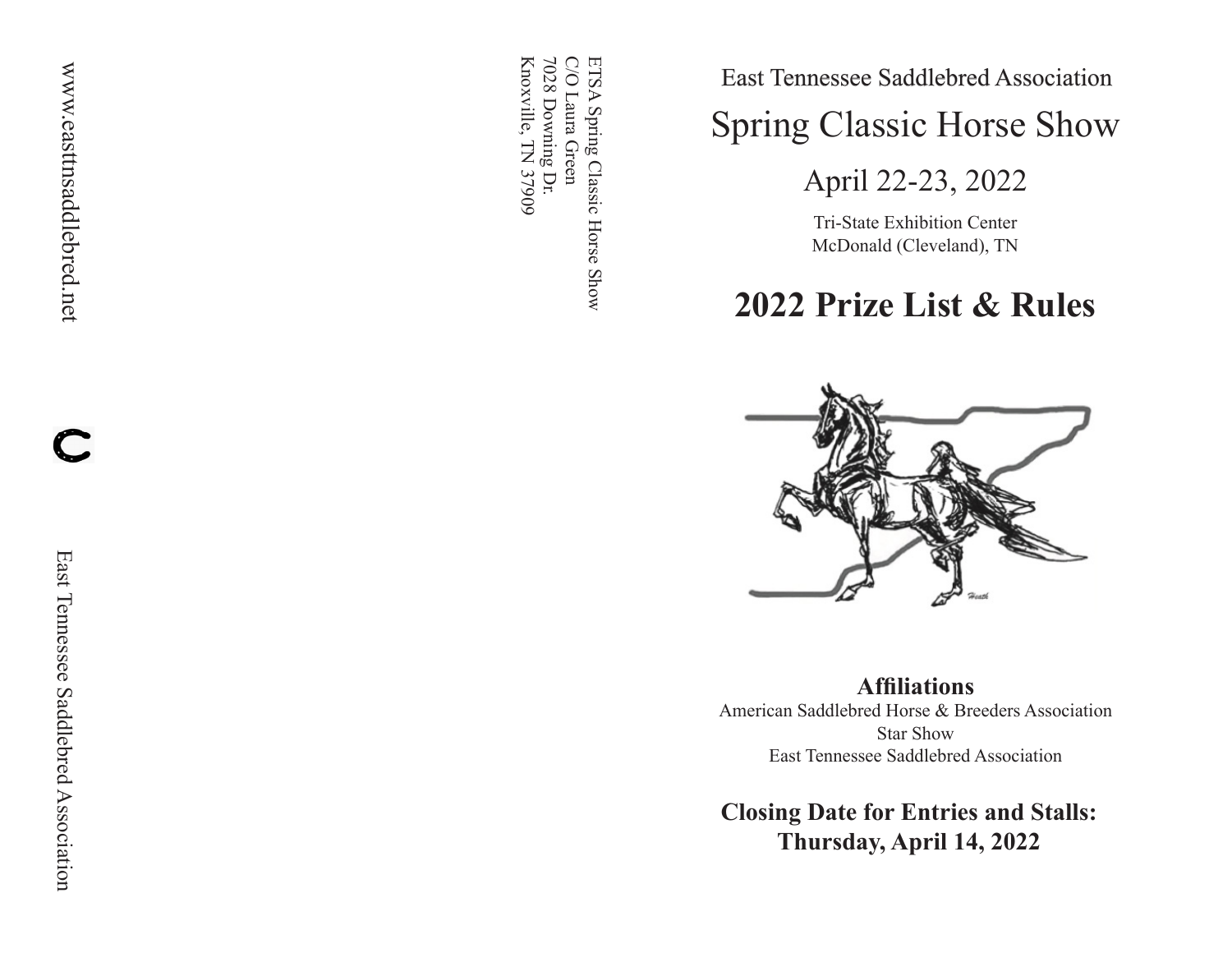

# East Tennessee Saddlebred Association **ETSA Spring Classic Horse Show**



April 22-23, 2022 Tri-State Exhibition Center, McDonald (Cleveland), TN The ETSA Spring Classic Horse Show is an ASHBA Star Show.

| 鳳 |                                  | <b>Show Officials</b>                            | 咽 |
|---|----------------------------------|--------------------------------------------------|---|
|   | Judge: Cindy Zubrod Boel         | Show Secretary: Janie L. Hamilton                |   |
|   | Announcer: Gary Altizer          | $(214)$ 478-0897                                 |   |
|   | Farrier: Taulby Runion           | Veterinarian: Equine Medical Center of Cleveland |   |
|   | Photographer: John Fann/Eventmix | $(423)$ 559-9690                                 |   |

**Due to ASHBA requirements for reporting show results, all exhibitors and horse owners are required to submit copies of their ASHBA Membership cards and copies of horses' registration papers with entries. A negative coggins test current within one (1) year of the show must accompany each horse.** 

**ETSA Spring Classic Horse Show Rules** *The ETSA Spring Classic Horse Show is operated in the spirit of the U.S. Equestrian Federation (USEF) rules. The use of chains on the show grounds is prohibited.*

**Entries:** Entries close Thursday, April 14, 2022, and must be postmarked by that date. Any entries received after this date will be considered post entries and must pay a \$10 per horse post-entry fee. The entry office will close one (1) hour before each session. Anyone making an entry after the office has closed will be assessed a \$25 emergency fee plus normal fees and post-entry fees, if applicable. Post fees will not be applied to academy entries.

**Open Checks:** The horse show requires that a signed open check be left with the entry office for all tab accounts. No back numbers will be issued without an open check. Upon failure to settle accounts, the horse show secretary will fill in the correct amount on the open check and the exhibitor or agent relinquishes the right of adjustment after leaving the show.

**Add a Class:** A total of three slots have been built in for added classes. These are available on a first come, first serve basis at \$50 each. The deadline for Add a Class is Thursday, April 14. Any added classes after April 14 will be at the rate of \$100 per class if slots are available. Contact Janie Hamilton about availability and adding classes.

**Stalls and Stall Reservations:** Stalls and tack stalls are \$60 each if reserved and paid for by Thursday, April 14. No stalls will be assigned until the stall payment is received. No open checks or phone calls will be accepted for stall reservations. Stalls will be available on Thursday, April 21. Arrivals before Thursday must notify Janie Hamilton in advance at (214) 478-0897 and will be assessed an early arrival fee of \$15 per day per stall.

**Stall Assignment Policy:** Stalls will be assigned by the show management to most efficiently use available stalls.

**Refunding of Fees:** A full refund will be given to anyone who cancels their entries before the closing date, April 14, 2022. *After the closing date, stall refunds will be given only if the stalls are re-rented.*  Entry fees will be refunded to anyone who cancels up to one (1) hour prior to the start of the session in which they are showing. Once the office has closed for the session, no fees will be refunded. Fees will

not be refunded when an entry misses their class. **Returned Checks:** All returned checks will be charged a \$50 return check fee.

**Bedding:** Bedding will be available for purchase from the Tri-State Exhibition Center for \$7 per bag. An open check or payment will be required for orders placed during the show. Bedding may also be ordered for pre-arrival delivery on the enclosed entry form. Payment must accompany pre-arrival orders. No outside bedding deliveries allowed.

**Coggins:** A negative coggins test current within one (1) year of the show must accompany each horse. Proof will be required when picking up back numbers. If possible, please send a copy with your entries to expedite office time. **Walk and Trot Classes:** Riders showing in a walk and

trot class cannot cross enter in a canter class. The horse may enter a canter class with a different rider. Exceptions: English Pleasure Open W/T and English Pleasure Open W/T Championship.

**Junior Exhibitor Classes:** Junior exhibitor classes are limited to exhibitors 17 years of age and under.

**Junior Horse Classes:** Junior horse classes are limited to horses four (4) years of age and under.

**Limit Horse and/or Rider:** A limit horse may not have won more than six (6) blue ribbons total, regardless of show rating. A limit rider may not have won more than six (6) blue ribbons total, regardless of show rating.

**ETSA Member Academy Classes:** These classes are open to current ETSA members. Memberships may be paid at the show prior to the class. Entry fees from this class will go into the ETSA Scholarship Fund.

**Warm-Up Ring Procedure:** The next class on the schedule has priority for use of the warm-up ring.

**Ring Procedure:** The gate to the show ring will be closed two (2) minutes after the first horse enters the ring. Any exhibitor not in the ring by that time will not be admitted. Due to unforeseen problems with mechanical devices, the PA system and paddock calls must be considered a courtesy. Therefore, no protest will be upheld nor will any section be changed on the basis of a PA malfunction.

**Proper Attire:** All riders, drivers, and attendants must be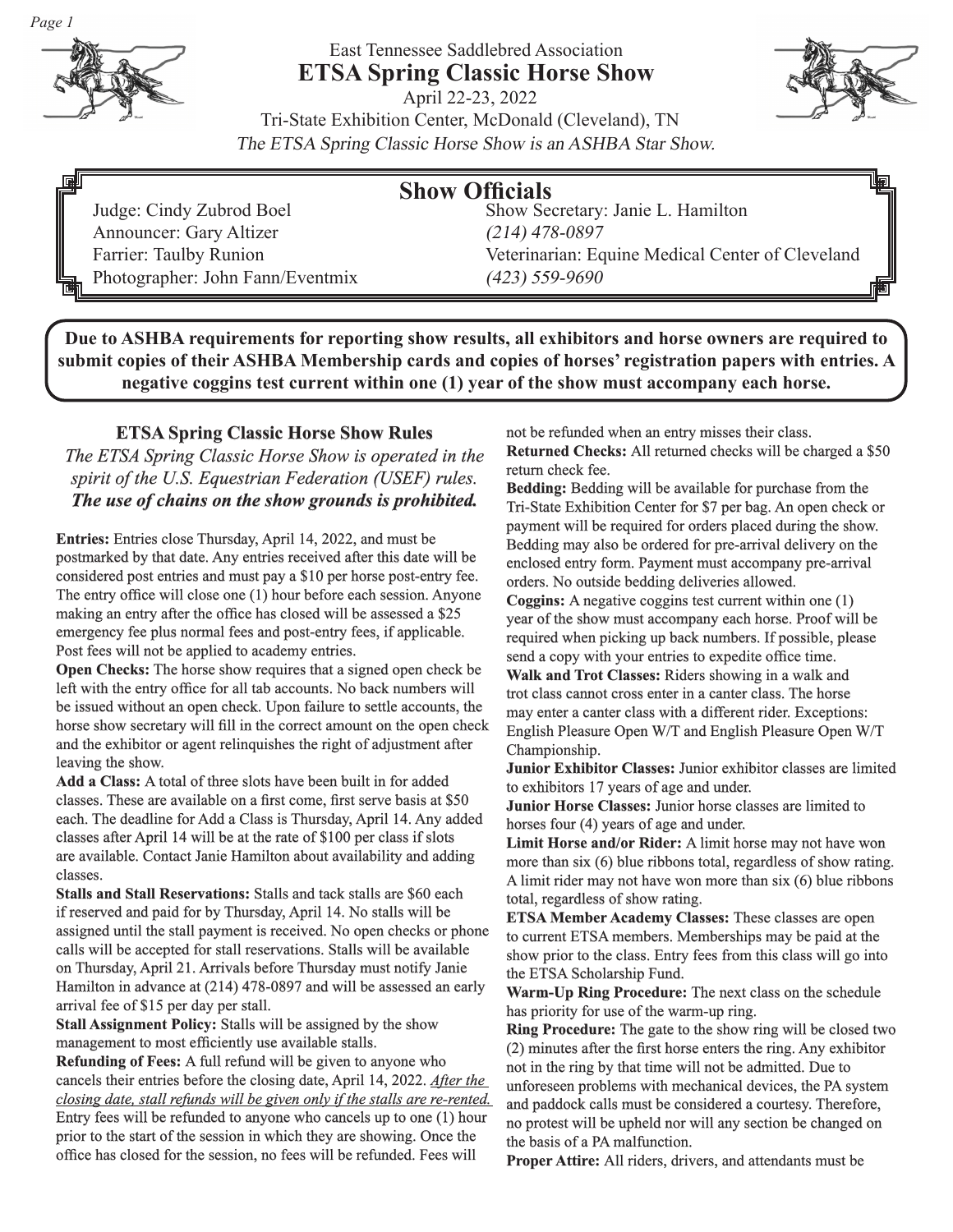neatly and appropriately dressed when entering the ring. **Stable Area:** Gas, electric, or propane heaters; propane tanks; hot plates; and air conditioners are prohibited in the stable area. All electrical extension cords must be 12-gauge, three-prong, and prong negative type.

**Attention-Getting Devices:** Items such as tape measures, blow horns, split bamboo poles, whistles, or whips longer than six (6) feet that would alter the performance of a horse or disturb another horse will not be allowed at the entrance of the show ring, ring-side, or in the warm-up rings. Explosives, fire extinguishers, and laser light beams are prohibited on the show grounds before, during, and after the show. ETSA stewards who have the authority to confiscate items will be observing; anyone in violation of this rule will have such items confiscated. Items will be left with the show secretary and can be picked up at the conclusion of the horse show. This policy will be strictly enforced.

**Campers:** Hookups are available for \$20 per night. For reservations, call (423) 476-9310. A KOA campground is located half a mile from the show grounds. Call (423) 472-8928 for more information. **Trailer and Vehicle Parking:** All trailers and vehicles must be

parked in designated areas only. *Absolutely no trailer or vehicle parking in the barn or warm-up ring areas. No trailer parking between barns.* The fire code dictates that fire lanes must be left open on all sides of the barns in case of emergency.

**Vandalism:** Vandalism of the stalls, facilities, or grounds owned by the Tri-State Exhibition Center will result in the assessment of a \$500 fee for each incident of vandalism and any additional cost. **Dogs on Show Grounds:** Dogs must be on a leash at all times and are the owner's responsibility.

Golf Cart Use: Operators of motorized vehicles must possess a valid driver's license from the state in which they reside. Violations of this rule will result in the confiscation of the vehicle and a fine of \$50.

Exception: wheelchairs and other mobility assistance devices. Remember, horses have the right of way!

**Exhibitors:** Please assist in maintaining clean facilities and grounds by placing litter in trash receptacles. Please place manure and used shavings from the stalls and trailers in designated areas. Do not turn horses loose in any ring on the show grounds.

**Discipline:** Exhibitors are notified that any act of discourtesy or disobedience to the judge or officials on the part of the owner, manager, rider, driver, or groom shall be grounds to disqualify the horse and the owner shall forfeit all fees. In the case of any horse being disqualified, the winner of the next succeeding prize in that class shall take the prize that had been awarded to the disqualified horse.

**Protest:** If you wish to file a protest, please see horse show management. There will be a charge of \$100 until the protest is resolved. If the protest is in your favor, you will be refunded the \$100. If the protest is not in your favor, you will forfeit the \$100. The owner of the horse that is being protested may be asked for registration papers.

**Show Committee:** The show committee reserves the right to decline to receive any entry and return any fee and/or stable fee before or during the show without being liable for compensation. Should any questions arise that are not provided for in the foregoing rules, the individual shall be referred to the show committee, whose decision shall be final. **Liability:** The show committee of the East Tennessee Saddlebred Association Spring Classic Horse Show, the Tri-State Exhibition Center, show officials, or any sponsor will not be responsible for any accident which may occur to any owner, vendor, spectator, driver, rider, groom, attending animal, or equipment at the show.

*Every class offered herein will be conducted in the spirit of USEF rules and judged in accordance therewith. The show committee will act as steward when any rule needs to be reviewed for clarification.*

**Entry Closing Date:** All entries and stall reservations close **Thursday, April 14, 2022**

*The ETSA Spring Classic Horse Show Management cannot guarantee stalls after the closing date.*

#### **Add a Class**

Three add-a-class slots have been worked into the class schedule. These are available on a first come, first serve basis. The deadline for Add a Class is Thursday, April 14. Any classes added after that date will be at the rate of \$100 per class if slots are available. Added classes will be posted online at easttnsaddlebred.net.

Contact Janie Hamilton for availability.

| <b>Schedule of Fees</b>                   |                |
|-------------------------------------------|----------------|
| Entry Fee (Regular Classes)               | \$15           |
| Entry Fee (Stake & Championship Classes)  | \$20           |
| Office Fee (Per Owner)                    | \$10           |
| Post-Entry Fee per Horse (After April 14) | \$10           |
| Emergency Entry Fee (After Office Closes) | \$25           |
| <b>Stalls</b>                             | \$60           |
| Early Arrival Fee                         | \$15/day/stall |
| Shavings (per Bag)                        | \$7            |
| Sponsorships (per Class)                  | \$25           |
| Add a Class (Three Available Spots)       | \$50           |
| Campers                                   | \$20/night     |

#### **Show Office Hours**

Friday: 9:00 a.m. – 5:00 p.m. Saturday: 8:00 a.m. – 9:00 a.m.

The office will reopen following the Saturday morning session and will remain open until 5:00 p.m. The office will close one hour prior to each session. Janie may be at the ring and can be paged by the paddock master for emergency entries or to settle accounts.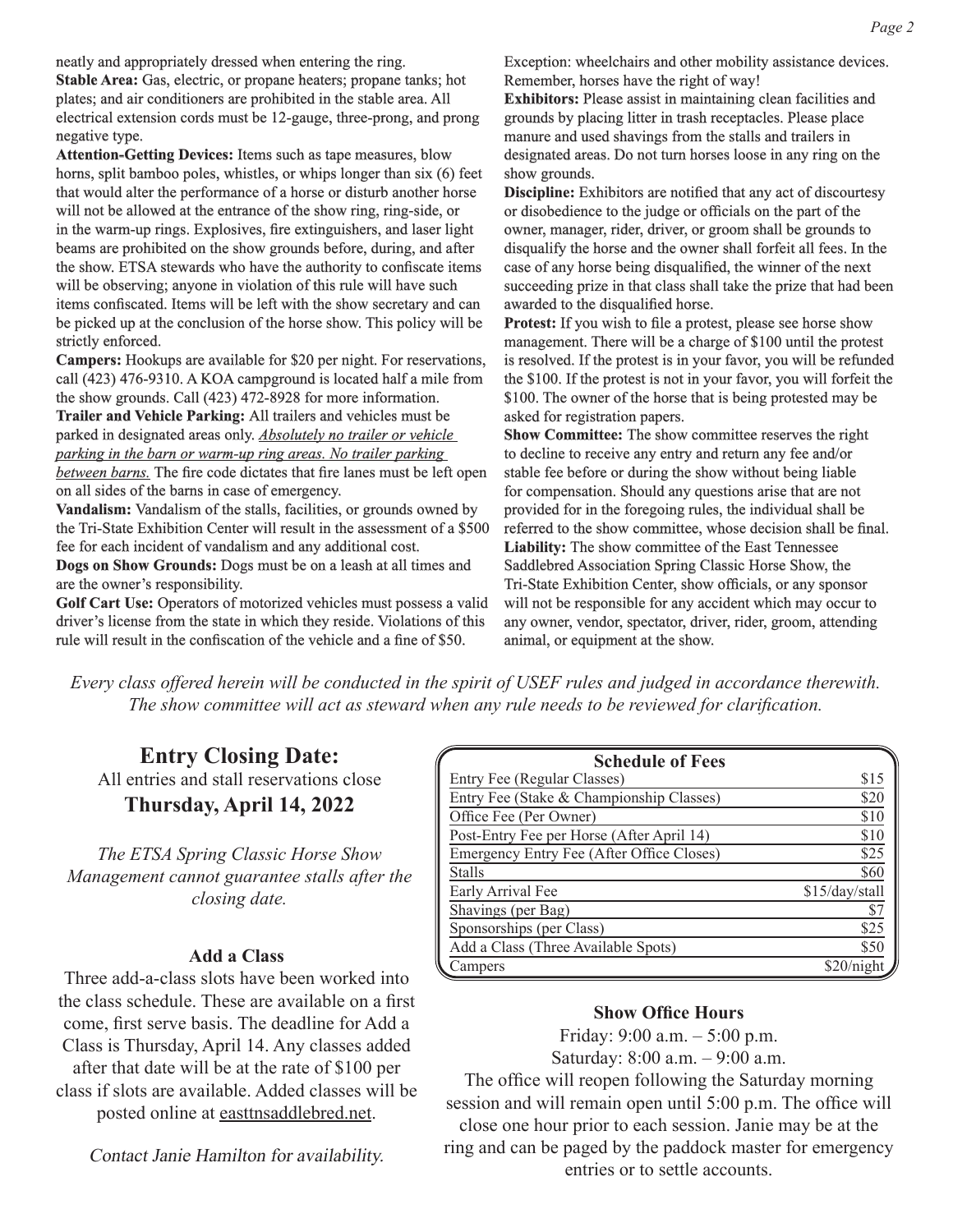### **Warning:**

**Under Tennessee law, an equine activity sponsor or equine professional is not liable for an injury to or death of a participant in equine activites pursuant to Tennessee Code Annotated Title 44, Ch. 20, § 44- 20-203. Limitation on liability for injury or death of a participant, except as provided in § 44-20-204, an equine activity sponsor, an equine professional, or any other person, which shall include a corporation or partnership, shall not be liable for an injury to or death of a participant resulting from the inherent risks of equine activities. Except as provided in § 44-20-204, no participant or participant's representative shall make any claim against, maintain an action against, or recover from an equine activity sponsor, an equine professional, or any other person for injury, loss, damage, or death of participant resulting from any of the inherent risks of equine activities.**

**Hotel Information**

Host Hotels:

Holiday Inn (423) 478-1212 110 Interstate Dr. NW Cleveland, TN 37312 Exit 25 off I-75 Horse Show Rate: \$112 per night plus tax (Held Until March 18, 2022) Pet-Friendly

Douglas Inn (423) 559-5579 2600 Westside Dr. NW Cleveland, TN 37312 Exit 25 off I-75 Horse Show Rate: \$77 per night plus tax (Held Until April 5, 2022) Pet-Friendly

*Mention the ETSA Spring Classic Horse Show when making reservations to get the horse show rate.*

- Qualification is not required to enter any stake class.
- Qualification is required for all championship classes.
- Regular Class Entry Fee: \$15
- Stake and Championship Entry Fees: \$20
- Leadline, Walk Only and Exceptional Rider: no entry fee (please register with the show office and pick up a number)
- Eight ribbons are distributed in all classes.
- Classes at this show count toward Louisville qualification and ASHBA High Point awards.

#### **Vendor Information**

Vendor spaces are available for the ETSA Spring Classic for \$35. Contact Janie Hamilton to reserve spaces.

#### **ETSA Officers**

President: Sharon Rhoton Vice President: Treasurer: Tandy Lacey Secretary: Laura Green Membership/High Point Secretary: Anita Miller

#### **Exhibitor's Party**

There will be a catered BBQ dinner in the Hospitality Room after the Friday evening session.

Enjoy pizza ringside before Academy.

Horses showing in Natural Country Pleasure shall be keg-shod and carry a shorter, natural length foot (no handmade or weighted shoes). Extreme motion will be penalized and horses' tails are to be unset. Horses who appear to have worn tail sets in preparation for the show will be penalized.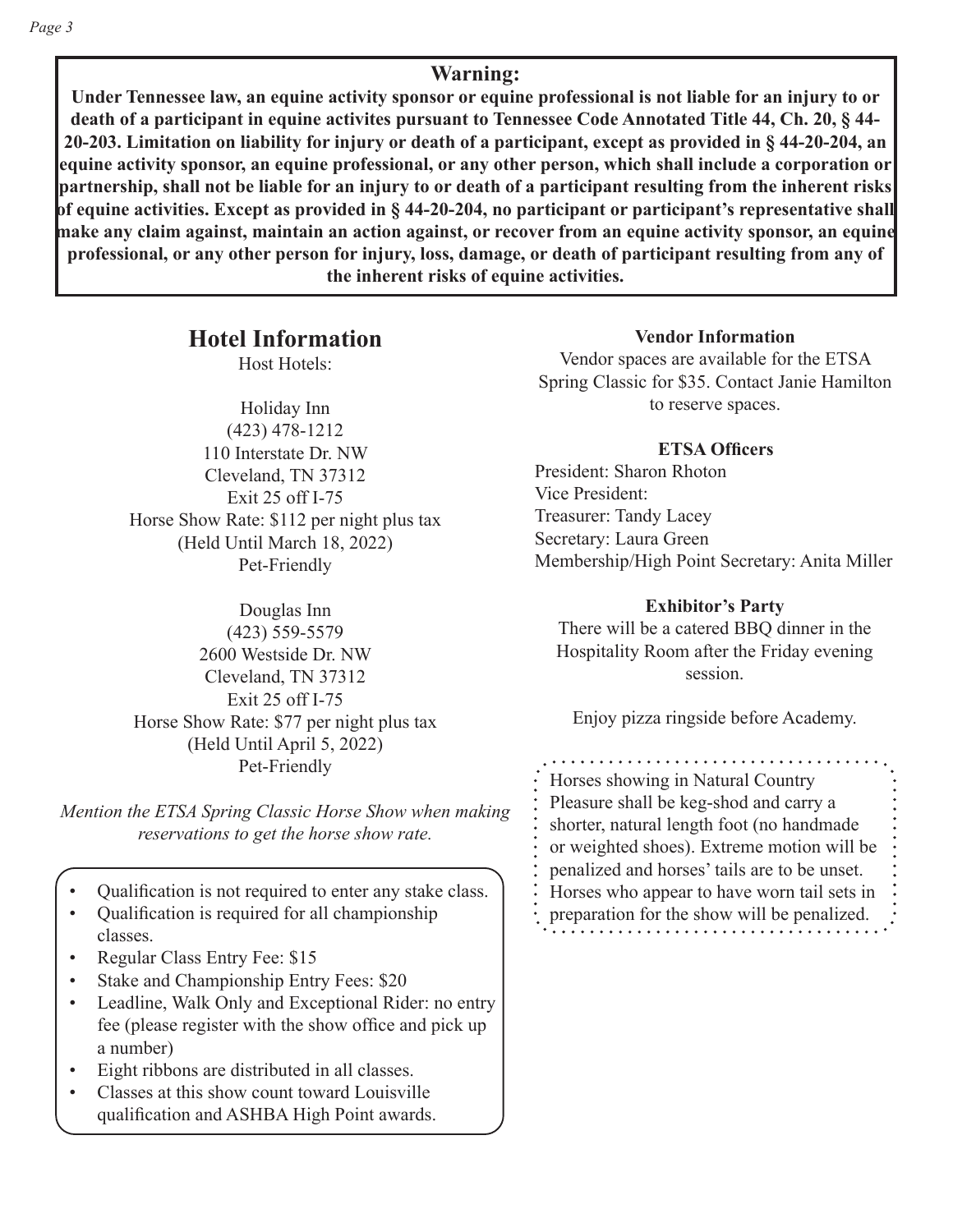### **30 Minute Break (Will Not Start Before Noon)**

### *Enjoy Pizza Ringside Before Academy.*

- 58. Academy Driving
- 59. Exceptional Rider, W/T or Pleasure Gait (Any Age Rider) (Any Breed)
- 60. Academy Equitation W/T/C, Adult Am.
- 61. Academy Showmanship W/T/C, Adult Am.
- 62. Academy Equitation W/T/C, Jr. Exh.
- 63. Academy Showmanship W/T/C, Jr. Exh.
- 64. ETSA Member Academy Scholarship Class W/T/C, Any Age Rider
- 65. Academy Equitation W/T, Adult Am.
- 66. Academy Showmanship W/T, Adult Am.
- 67. Academy Equitation W/T, Riders 14-17
- 68. Academy Showmanship W/T, Riders 14-17
- 69. Academy Equitation W/T, Riders 11-13
- 70. Academy Showmanship W/T, Riders 11-13
- 71. Academy Equitation W/T, Riders 9-10
- 72. Academy Showmanship W/T, Riders 9-10
- 73. Academy Equitation W/T, Riders 8 & Under
- 74. Academy Showmanship W/T, Riders 8 & Under
- 75. ETSA Member Academy Scholarship Class W/T, Any Age Rider
- 76. Academy Equitation W/T on Lead, Riders 8 & Under
- 77. Academy Showmanship W/T on Lead, Riders 8 & Under
- 78. Beginner Walk Only, May Be Led (Any Breed)
- **Saturday, April 23, 2022, 6:00 p.m. 79. Add a Class 3:** ASB Three-Gaited Park, Denver Horse 80. ASB Hunter Country Pleasure, Adult Am./Jr. Exh. Stake 81. Single Roadster Pony to Bike, Open Stake 82. Academy Equitation W/T/C Championship, Any Age Rider 83. Pleasure Racking, ASB Type (No Stallions) 84. Adult Saddle Seat Equitation Stake (Any Breed) 85. Pleasure Driving, Open Stake (Any Breed) 86. ASB Five-Gaited Show Pleasure, Adult Am./Jr. Exh. Stake 87. ASB Fine Harness, Open Stake 88. ASB Five-Gaited Country Pleasure, Adult Am./Jr. Exh. Stake 89. Academy Equitation W/T Championship, Any Age Rider 90. Style Racking, ASB Type 91. ASB Three-Gaited Park, Adult Am./Jr. Exh. Stake 92. ASB Three-Gaited English Show Pleasure, Jr. Exh. Stake 93. English Pleasure W/T, Open Stake (Any Breed) 93A. ASB Three-Gaited, Open Stake 94. Jr. Exh. Racking, ASB Type (No Stallions) 94A. ASB Three-Gaited English Country Pleasure, Adult Am. Stake 95. ASB Western Country Pleasure, Adult Am./Jr. Exh. Stake 96. ASB Three-Gaited Park Pleasure, Open Stake 96A. ASB Three-Gaited Park, Open Stake 97. ASB Three-Gaited, Adult Am./Jr. Exh. Stake 98. Open Racking Stake, ASB Type 99. ASB Five-Gaited, Adult Am./Jr. Exh. Stake
- 100. ASB Three-Gaited English Country Pleasure, Jr. Exh. Stake
- 101. English Pleasure Under Saddle, Open Stake (Any Breed)
- 102. ASB Three-Gaited English Show Pleasure, Adult Am. Stake
- 103. ASB Five-Gaited, Open Stake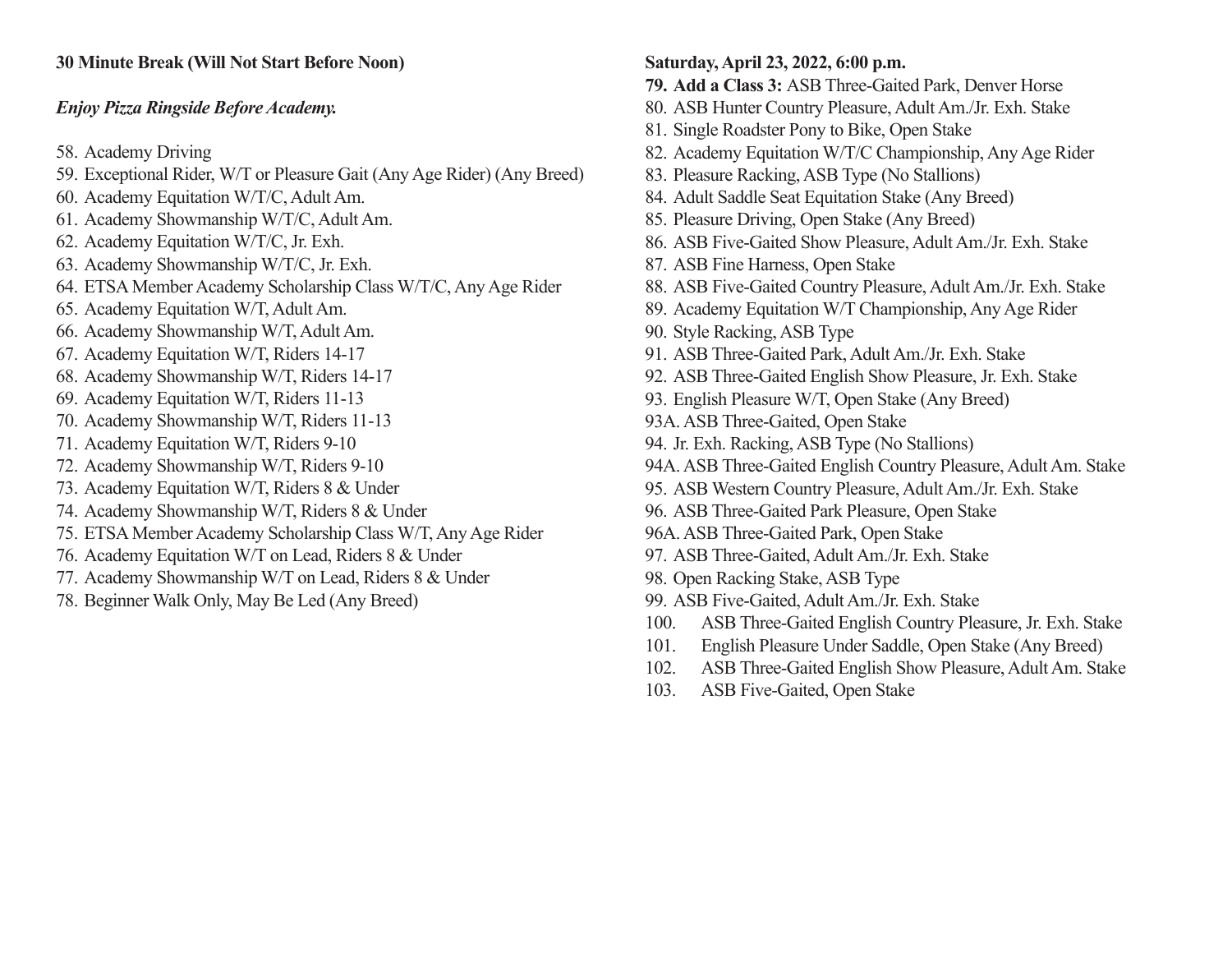## **ETSA Spring Classic Horse Show**

April 22-23, 2022 Judge: Cindy Zubrod Boel Tri-State Exhibition Center, McDonald (Cleveland), TN

## **Class Schedule**

### **Friday, April 22, 2022, 10:00 a.m.**

- **1. Add a Class 1:** ASB Three-Gaited English Show Pleasure, Junior Exh. 13 & Under
- 2. ASB Hunter Country Pleasure, Adult Am./Jr. Exh.
- 3. Single Hackney or Harness Show Pleasure Driving, Adult Am.
- 4. ASB Western Country Pleasure, Adult Am./Jr. Exh.
- 5. ASB Three-Gaited Park, Junior/Limit Horse Stake
- 6. ASB Country Pleasure Driving, Adult Am./Jr. Exh.
- 7. ASB Five-Gaited Country Pleasure, Adult Am./Jr. Exh.
- 8. Pleasure Driving, Open (Any Breed)
- 9. Single Hackney or Harness Show Pleasure Driving, Jr. Exh.
- 10. ASB Five-Gaited Show Pleasure, Adult Am.
- 11. Saddle Seat Equitation, Open (17 & Under) (Any Breed)
- 12. ASB Natural Country Pleasure, Adult Am./Jr. Exh.
- 13. ASB Three-Gaited, Adult Am.
- 14. English Pleasure W/T, Open (Any Breed)
- 15. ASB Show Pleasure Driving, Adult Am./Jr. Exh.
- 16. Single Roadster Pony to Bike, Adult Am.
- 17. ASB Three-Gaited Park, Open

### **Friday, April 22, 2022, 6:00 p.m.**

- 37. Roadster Horse to Bike, Am. Stake
- 18. ASB Three-Gaited Show Pleasure, Jr. Exh.
- 19. Hunter Under Saddle, Open (Any Breed)
- 20. ASB Three-Gaited Show Pleasure, Adult Am.
- 21. English Pleasure Pony (14.2 & Under) (Any Breed)
- 22. ASB Five-Gaited, Ladies Open
- 23. ASB Fine Harness, Junior/Novice Horse
- 24. Single Roadster Pony to Bike, Jr. Exh.
- 25. ASB Three-Gaited Park Pleasure, Open
- 26. ASB Three-Gaited, Jr. Exh.
- 27. ASB Three-Gaited English Country Pleasure, Jr. Exh.
- 28. ASB Three-Gaited, Junior/Limit Horse Stake
- 29. ASB Five-Gaited, Adult Am.
- 30. English Pleasure W/T/C, Open (Any Breed)
- 31. ASB Five-Gaited, Jr. Exh.
- 32. ASB Three-Gatied English Country Pleasure, Adult Am.
- 33. ASB Three-Gaited Park Pleasure, Junior/Limit Horse
- 34. ASB Three-Gaited Park, Adult Am./Jr. Exh.
- 35. Single Roadster Pony to Bike, Open
- 36. ASB Five-Gaited Show Pleasure, Jr. Exh.
- 38. ASB Five-Gaited, Junior/Limit Horse Stake

#### **Saturday, April 23, 2022, 10:00 a.m. 39. Add a Class 2**

- 40. ASHBA ASB Showmanship at Halter, Jr. Exh.
- 41. Saddle Seat Equitation W/T, 10 & Under (Any Breed)
- 42. Saddle Seat Equitation, Adult (Any Breed)
- 43. Roadster Pony Under Saddle, Jr. Exh. Stake
- 44. ASB Natural Three-Gaited Country Pleasure, Adult Am./Jr. Exh. Stake
- 45. Saddle Seat Equitation, Open Stake (17 & Under) (Any Breed)
- 46. Single Hackney or Harness Show Pleasure Driving, Jr. Exh. Stake
- 47. ASB Country Pleasure Driving, Adult Am./Jr. Exh. Stake
- 48. ASB Three-Gaited English Show Pleasure, Limit Rider
- 48A. W/T or Jog Pleasure, Adult Am./Jr. Exh. (W/E) (Any Breed)
- 49. Single Hackney or Harness Show Pleasure Driving, Adult Am. Stake
- 50. Saddle & Bridle's ASB Hunter Seat Classic, Adult Am./Jr. Exh.
- 51. ASB Show Pleasure Driving, Adult Am./Jr. Exh. Stake
- 52. ASB Three-Gaited English Country Pleasure, Limit Rider
- 53. English Pleasure Pony Stake (14.2 & Under) (Any Breed)
- 54. W/T or Jog Pleasure, Adult Am./Jr. Exh. Stake (W/E) (Any Breed)
- 55. Roadster Horse to Bike, Open Stake
- 56. Single Roadster Pony to Bike, Adult Am./Jr. Exh. Stake
- 57. Western Pleasure, Open (Any Breed)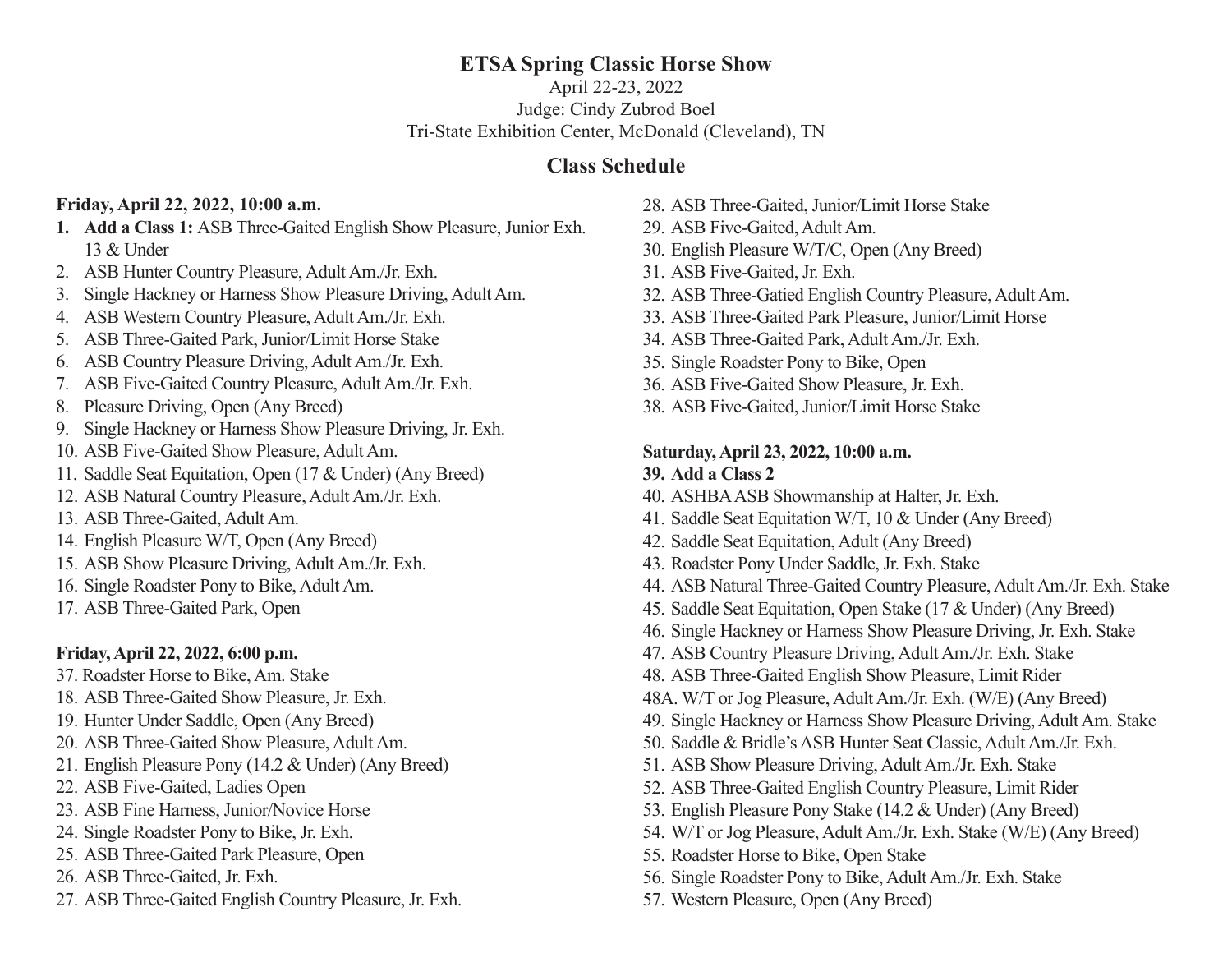| East Tennessee Saddlebred Association<br><b>2022 Membership Application</b>                                                                                                                                                                                                                                                                                                                                 | East Tennessee Saddlebred Association<br><b>2022 ETSA Spring Classic Horse Show</b> |  |                                                                  |                                                                   |  |  |  |  |
|-------------------------------------------------------------------------------------------------------------------------------------------------------------------------------------------------------------------------------------------------------------------------------------------------------------------------------------------------------------------------------------------------------------|-------------------------------------------------------------------------------------|--|------------------------------------------------------------------|-------------------------------------------------------------------|--|--|--|--|
|                                                                                                                                                                                                                                                                                                                                                                                                             | <b>Membership Dues</b><br>Adult Membership: \$20.00<br>Family Membership: \$30.00   |  | <b>Sponsorship Contract</b><br>Class sponsorships are \$25 each. |                                                                   |  |  |  |  |
| Junior Membership: \$15.00<br>Supporting Membership: \$15.00                                                                                                                                                                                                                                                                                                                                                |                                                                                     |  |                                                                  |                                                                   |  |  |  |  |
| $\Box$ Adult Membership (18 & over) $\Box$ Family Membership (includes up to                                                                                                                                                                                                                                                                                                                                | two adults and children under 17)                                                   |  |                                                                  |                                                                   |  |  |  |  |
| □ Junior Membership (17 & under) □ Supporting Membership (those<br><u> 1989 - Johann Stein, marwolaethau a bhann an t-Amhain Aonaichte an t-Amhain Aonaichte an t-Amhain Aonaichte a</u>                                                                                                                                                                                                                    | who want to support the breed)                                                      |  |                                                                  |                                                                   |  |  |  |  |
|                                                                                                                                                                                                                                                                                                                                                                                                             |                                                                                     |  |                                                                  |                                                                   |  |  |  |  |
| If family membership, list family members and include children's birth<br><u> 1989 - An Aonaichte ann an Catharachd ann an Catharachd ann an Catharachd ann an Catharachd ann an Catharach</u><br><u> 1989 - Johann Stoff, deutscher Stoff, der Stoff, der Stoff, der Stoff, der Stoff, der Stoff, der Stoff, der S</u><br>,我们也不会有什么。""我们的人,我们也不会有什么?""我们的人,我们也不会有什么?""我们的人,我们也不会有什么?""我们的人,我们也不会有什么?""我们的人 |                                                                                     |  |                                                                  | Make checks payable to:<br>ETSA Spring Classic Horse Show         |  |  |  |  |
| $City:$ State: $\_\_\_\_\_$ Zip: $\_\_\_\_\_\_$                                                                                                                                                                                                                                                                                                                                                             |                                                                                     |  |                                                                  | Mail to:<br>Janie L. Hamilton<br>839 Ferry Rd<br>Hixson, TN 37343 |  |  |  |  |
| Are you an ASHBA member? $\Box$ Yes $\Box$ No                                                                                                                                                                                                                                                                                                                                                               |                                                                                     |  |                                                                  |                                                                   |  |  |  |  |
|                                                                                                                                                                                                                                                                                                                                                                                                             | Date: $\_\_$                                                                        |  |                                                                  |                                                                   |  |  |  |  |
| Please mail the completed form and<br>dues made payable to:                                                                                                                                                                                                                                                                                                                                                 | <b>ETSA USE ONLY</b><br>Date Received: _                                            |  |                                                                  |                                                                   |  |  |  |  |
| East Tennessee Saddlebred Association<br>Anita Miller                                                                                                                                                                                                                                                                                                                                                       | Payment Method:<br>$\Box$ Check #: $\Box$                                           |  |                                                                  |                                                                   |  |  |  |  |
| 700 Clear Springs Rd.<br>Limestone, TN 37681                                                                                                                                                                                                                                                                                                                                                                | $\Box$ Cash                                                                         |  |                                                                  |                                                                   |  |  |  |  |